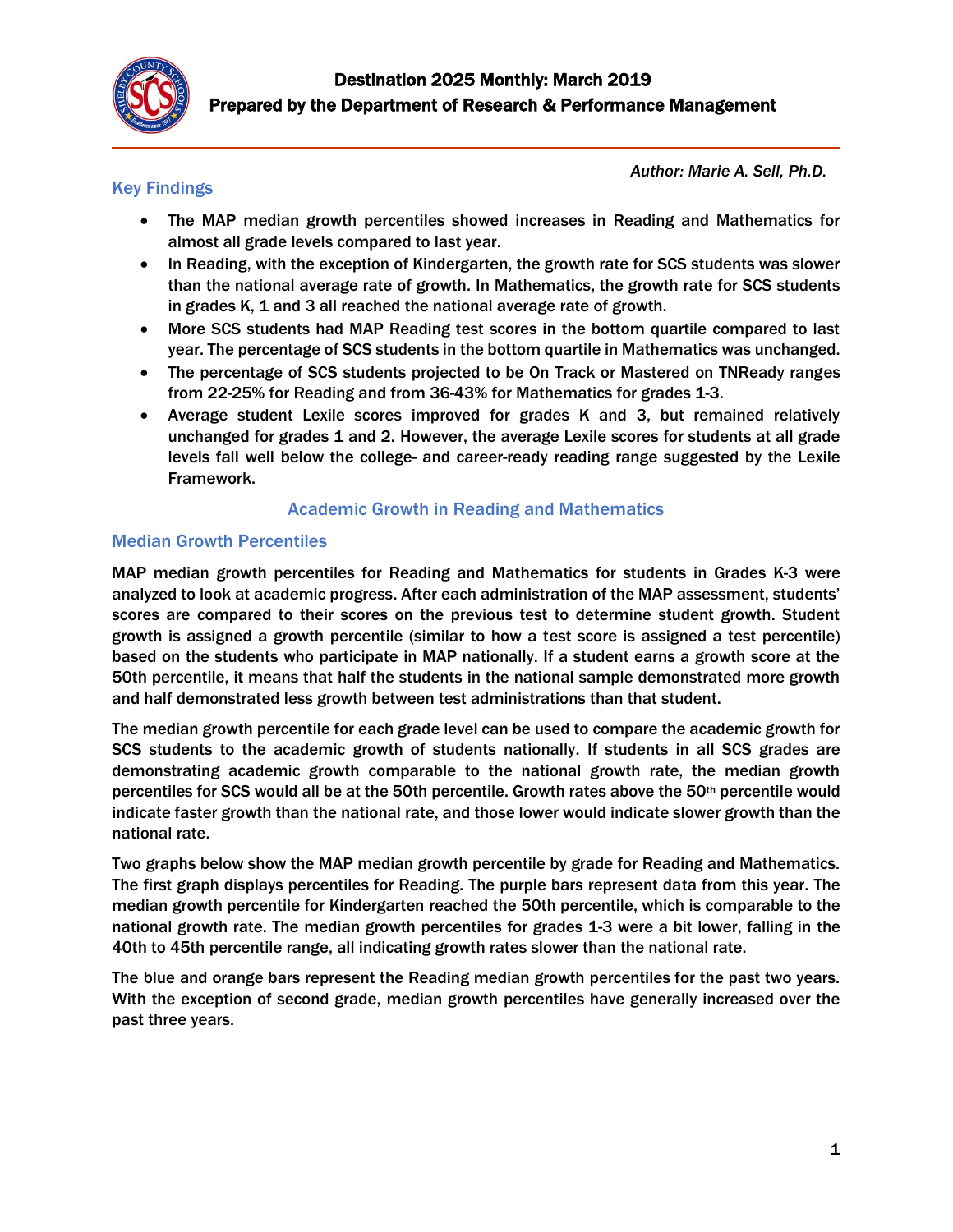



The next graph displays median growth percentiles for Mathematics. Again, this year's data are depicted by the purple bars. All grades, with the exception of second grade, reached a median growth percentile comparable to the national average growth percentile (Kindergarten: 50th percentile, grade 1: 51st percentile, grade 3: 49th percentile). SCS students in these grades are demonstrating growth in Mathematics at a rate similar to the national rate. However, this year's median growth percentile in Mathematics for 2nd grade was lower, at the 40th percentile, indicating slower growth for grade 2 students compared to the national average growth rate.

The blue and orange bars represent the Mathematics median growth percentiles for the past two years. The data show a general trend of increasing median growth percentiles over the past three years.



### Percentage of Students in Bottom Quartile

Another data point that can speak to academic growth is the percentage of students whose test scores are in the bottom quartile (25th percentile or below) on the MAP Reading and Mathematics assessments. Unlike the median growth percentile discussed above, which measures students'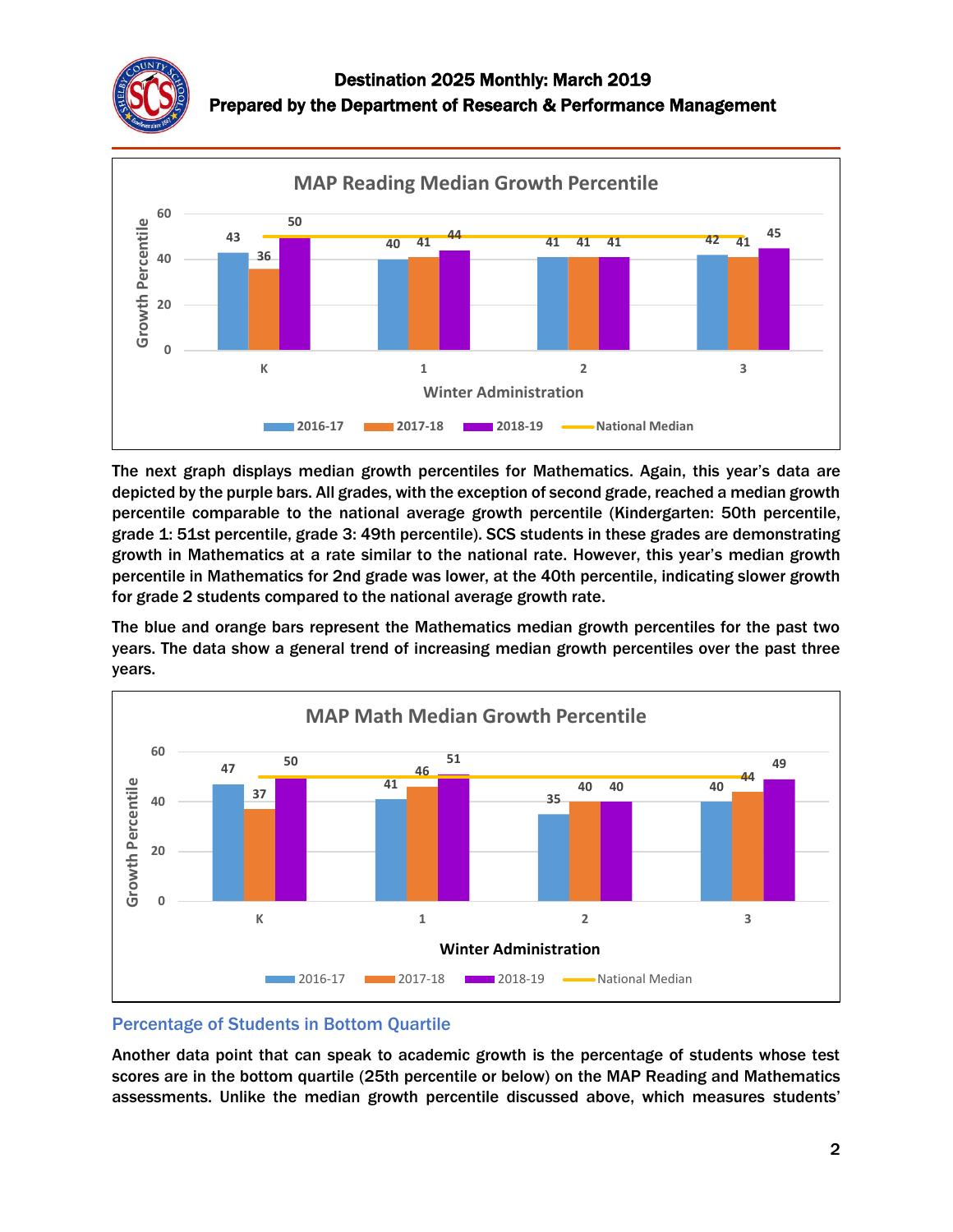

growth in Reading and Mathematics from fall to winter compared to all test takers nationwide, the percentage of students in the bottom quartile indicates how many students had test scores ranked at or below the 25th percentile on the winter MAP assessment. Ideally, it is best to have as few students as possible in the bottom quartile.

The first graph below presents MAP Reading data by grade over the past three years. The percentage of SCS students with test scores in the bottom quartile increased for all grade levels from last year to this year. For grades K, 1, and 3 this reverses a trend of a slight decline from the year before. Notably, in grades 2 and 3, over 40% of all SCS students had test scores in the bottom quartile, as did one-third of all grade 1 students and almost 30% of Kindergartners. These numbers highlight the challenges faced by the District in teaching young readers.



In Mathematics, the percentage of students with test scores in the bottom quartile remained relatively constant from last year to this year, maintaining a decline observed for all grades the previous year. Although lower than Reading, the data show over one-third of students in grades K, 2, and 3 with scores in the bottom quartile, as well as almost 30% of students in grade 1.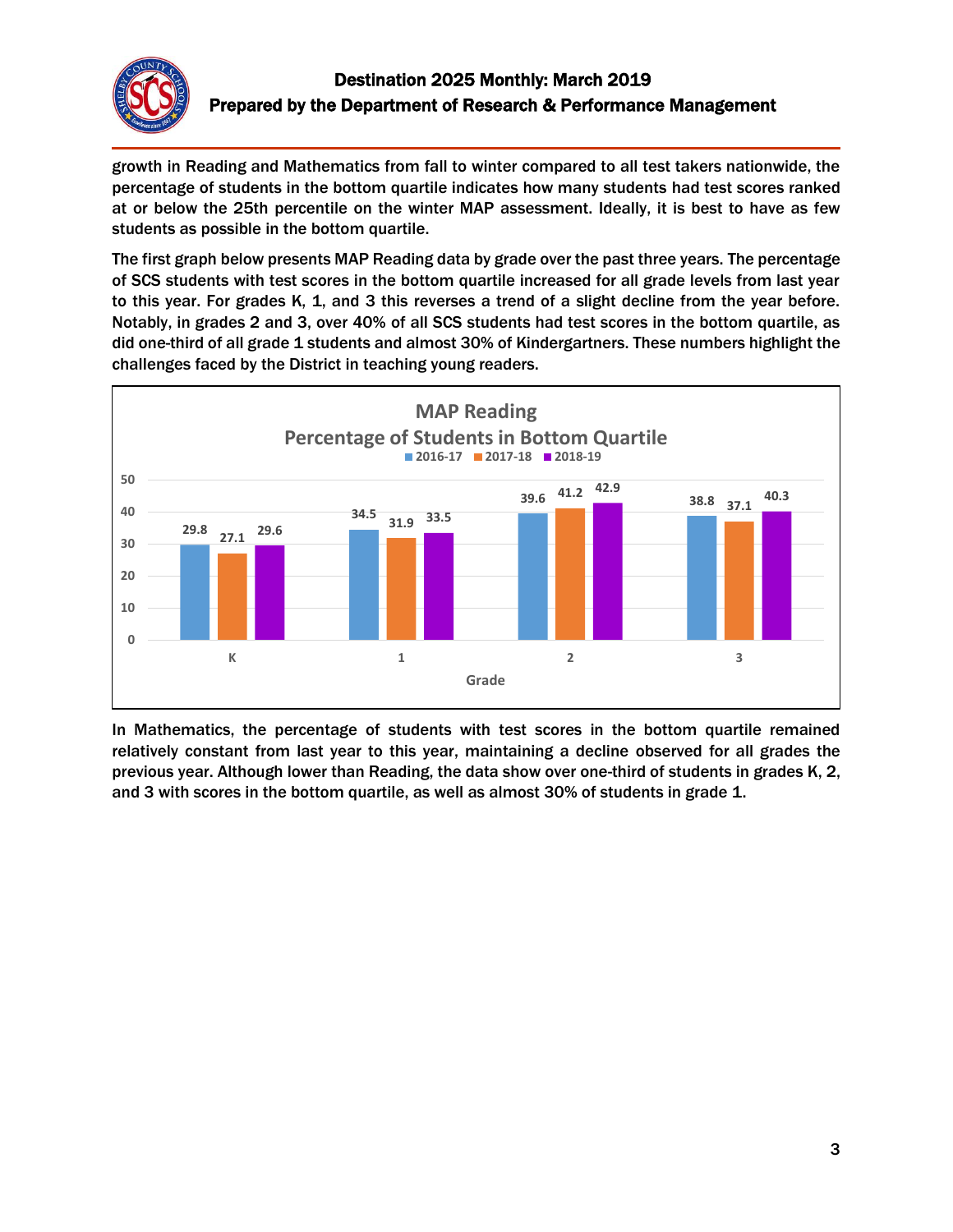



Taken together, the median growth percentile data and the percentage of students below the 25th percentile show that many SCS students had slower than national average rates of growth and their test scores were below the 25th percentile. For example, approximately 6,800 grade 3 students completed the winter MAP assessment in Reading. The median growth percentile this year for grade 3 was the 45th percentile, which is slower than the national average growth rate (50th percentile). Therefore, approximately 3,400 grade 3 students demonstrated slower than national average growth in Reading from fall to winter. In addition, 40.3% of grade 3 students had test scores in the bottom quartile (at or below the 25th percentile), which is approximately 2,740 students. The students who fall into both these groups (slower than average growth rate and test score in the bottom quartile), would be the students experiencing the most academic difficulties.

## MAP Goal Skills

A final set of data that speaks to academic progress is the individual academic skills assessed by MAP in Reading and Mathematics (called Goals in MAP). Students' individual scores for each goal skill are assigned to a quintile from low to high. By looking at all scores for a grade level, it is possible to see how students are performing for individual academic skills. Student scores from the winter 2018 MAP assessment are presented here.

### Reading

The Reading goal skills assessed for grades K and 1 are different from those assessed for grades 2 and 3, reflecting the shift in the complexity of learning to read as grade level increases. In Kindergarten and grade 1, four goal skills are measured during the MAP assessment that focus on foundational skills, basic composition and writing, vocabulary, and reading. In grades 2 and 3, three goal skills are assessed focusing on literature, informational text, and vocabulary.

The first graph below shows the percentage of SCS students in grades K and 1 in each quintile by reading goal. Approximately 48% of students scored in the Low or Low Average range for the first goal Print Concepts, Phonological Awareness, and Phonics. Approximately half (50%) of SCS grade K and 1 students' scores were Low or Low Average for the second goal Word and Sentence Composition, and Writing.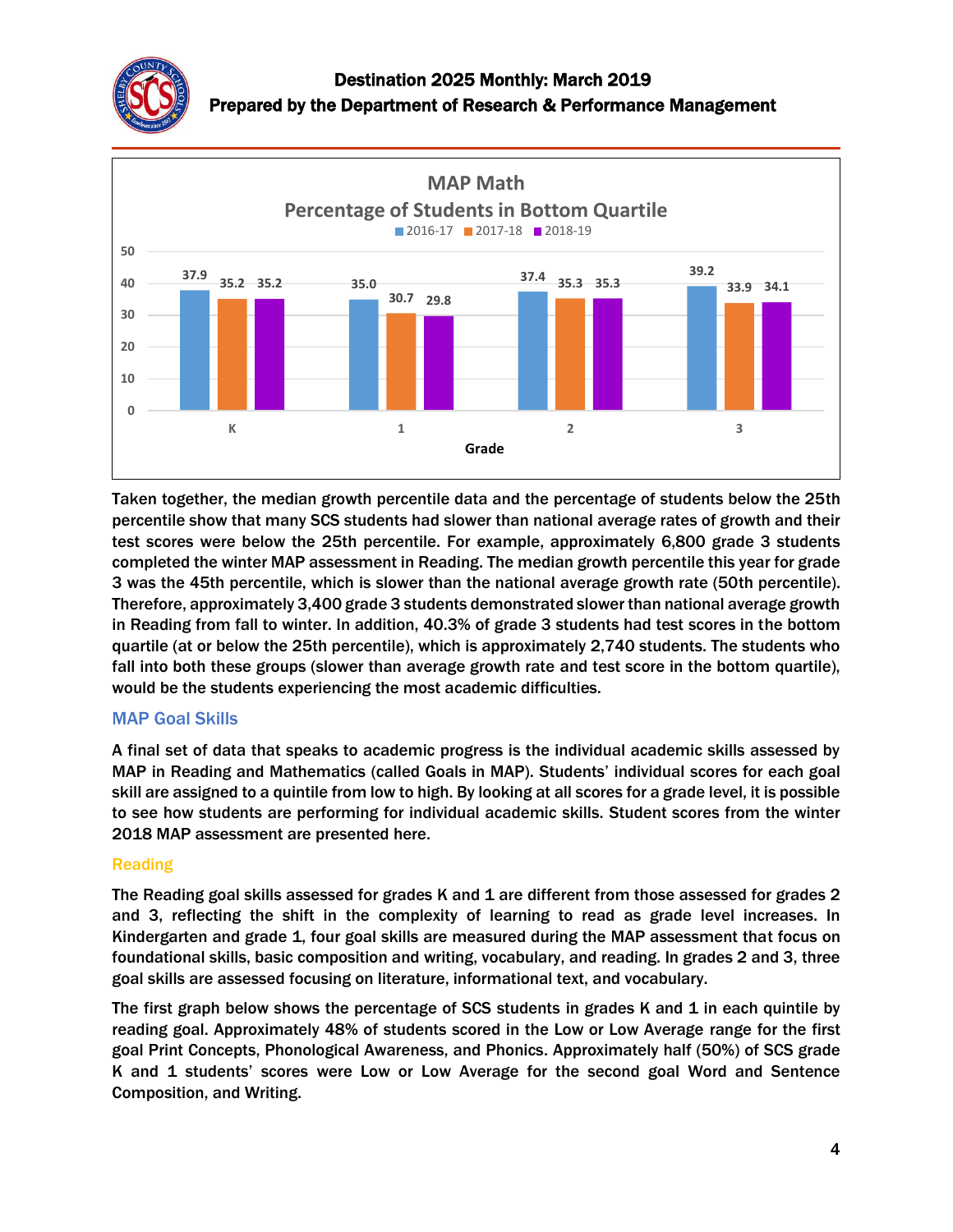

The final two goals, Vocabulary Acquisition and Reading, have slightly fewer students (46% and 44%, respectively) scoring in the Low and Low Average ranges. The last two goals for grades K and 1 also reflect the goal skills assessed for older students in grades 2 and 3.



The graph below shows the breakdown for the percentage of SCS students in grades 2 and 3 by quintile for each MAP Reading goal skill assessed. For all three goals – Literature, Informational Text, and Vocabulary Acquisition and Use – approximately 54% of students' scores were in the Low and Low Average categories. This is approximately a ten-point increase in the percentage of students scoring in this range compared to the Vocabulary Acquisition and Reading goals for grades K and 1. While this jump is notable, no single assessed Reading goal stands out as being problematic for students. Instead, it appears that students have equal difficulty with the Reading goals measured.

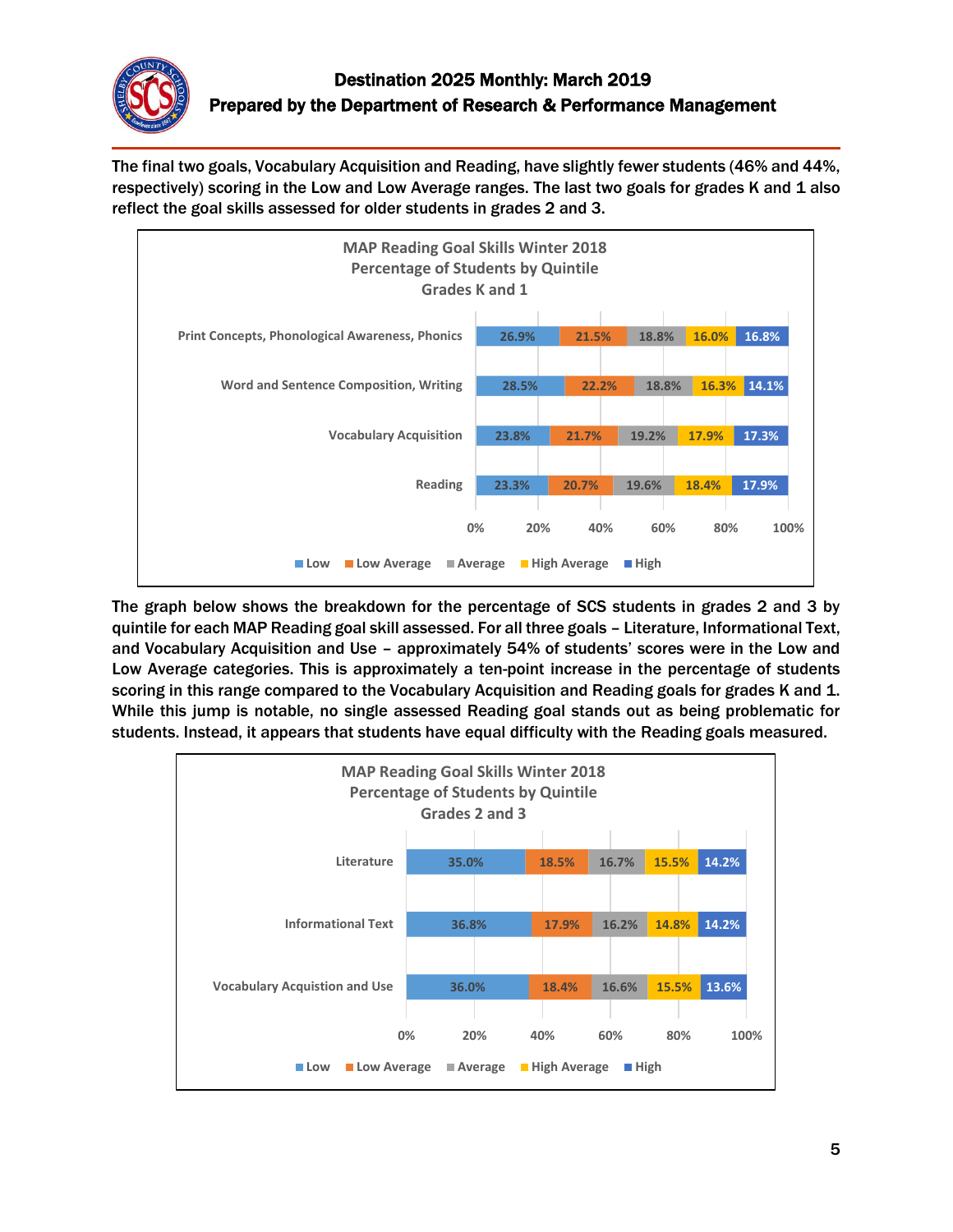

### **Mathematics**

Unlike Reading which differentiates skills by grade levels, the goals assessed by MAP in Mathematics are the same for grades K through 3. MAP provides quintile information on student scores in the following four areas: Operations and Algebraic Thinking, Numbers and Operations, Measurement and Data, and Geometry. The graphs below provide information on the percentage of students in each quintile for each Mathematics goal.

The first graph displays data for grades K and 1. For the first goal, Operations and Algebraic Thinking, SCS students align fairly closely with what would be expected, with approximately 42% scoring in the Low to Low Average range and approximately 43% scoring in the High Average to High range. However, the remaining three goals had more students in the Low and Low Average categories (Numbers and Operations, 52%; Measurement and Data, 52%; and Geometry, 49%).



The next graph contains data for students in grades 2 and 3. A couple of shifts compared to the K-1 data are notable. There were four- to five-point increases in the percentage of students scoring Low and Low Average in both Operations and Algebraic Thinking and Measurement and Data. However, there was a six-point drop in the percentage of students with scores in these categories for the Numbers and Operations goal. Whether these shifts reflect changes in the complexity of the concepts being assessed, or changes in emphasis in the curriculum, or something else, it is not possible to know. Examining the details underlying these shifts may shed more light on academic progress in mathematics.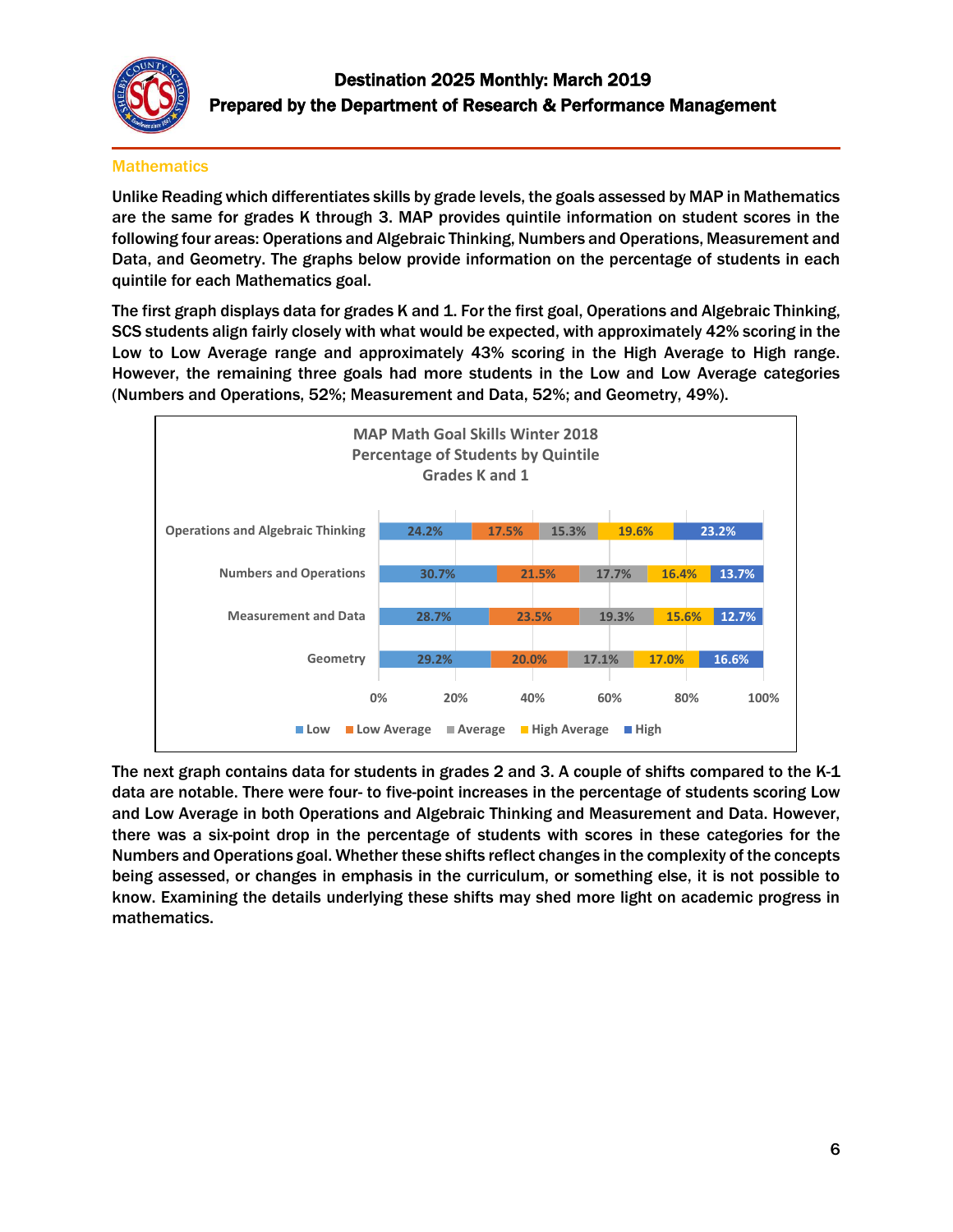



### Predicted Proficiency on TNReady

This past year, NWEA completed a linking study<sup>i</sup> that links student performance on the MAP assessments to a projected level of proficiency on TNReady. In Reading, the classification accuracy rate is between 81 - 85% for grades 1-3. In Mathematics the rate ranges from 75 - 86%. The graphs below show the percentage of students in grades 1-3 who are projected to be On Track or Mastered on TNReady for the fall and winter MAP assessments. The first graph represents MAP Reading and the second graph represents MAP Mathematics data.

The percentage of students expected to be On Track or Mastered in Reading falls in the 20-25% range across grades 1-3, with slight increases between the fall and winter assessments for all grade levels.



Projected proficiency in Mathematics is higher, with just over 40% of grade 1 students projected to be On Track or Mastered. Projection rates of On Track and Mastered students in grades 2 and 3 fall in the mid-30s. More students were projected to be On Track or Mastered in winter compared to fall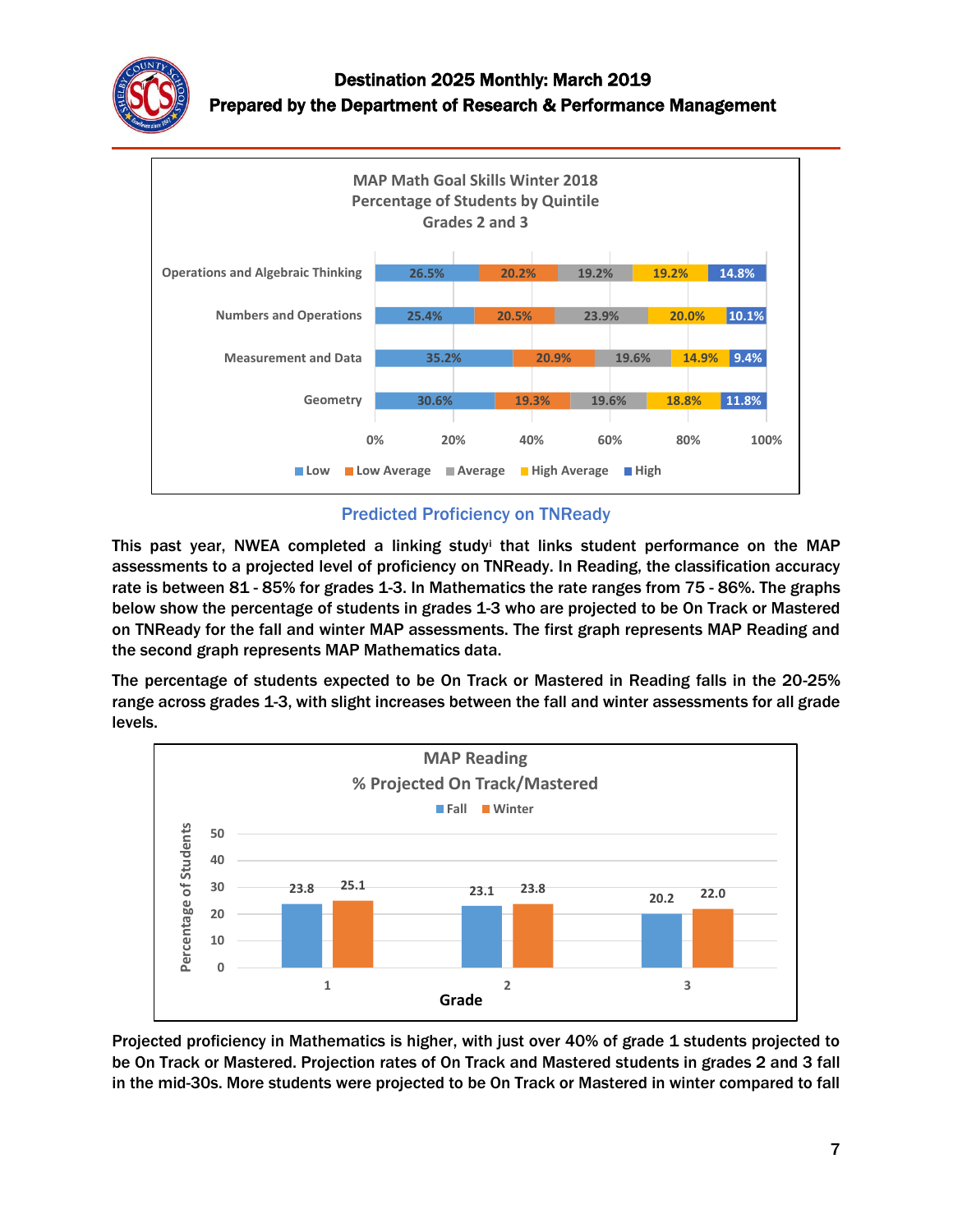

for grades 1 and 3. The projected proficiency rate for grade 2 students was the same at both assessment times.



#### Lexile Scores

Additional information about student reading levels can be obtained from Lexile scores. The Lexile scale provides information about text complexity by reporting scores ranging from the Beginning Reader level up through college level. Lexile scores are reported as a whole number followed by the letter *L* (e.g., 0L, 250L, 1190L). The Lexile scale reports scores lower than 0L, and it is typical for many beginning readers to score in this range. Lexile scores that begin with *BR*, which stands for Beginning Reader, indicate scores below 0L (e.g., BR20L, BR360L). The Lexile scale is like a thermometer in that BR scores with greater numbers indicate that they are further away from 0L compared to BR scores with smaller numbers. Additional information about Lexile scores can be obtained from the Lexile Framework [\(https://lexile.com\)](https://lexile.com/).

Students' Lexile scores indicate the complexity of text they are capable of reading. Average Lexile scores for SCS students in grades K-3 were calculated using winter MAP Reading data for the past three years and are presented in the graph below. Each line represents a different grade level. As expected, students in higher grades have higher Lexile scores. Over the past three years, average Lexile scores increased by approximately 65 points for Kindergarten students, 25 points for grade 3 students, and 20 points for grade 1 students. Lexile scores for students in grade 2 remained relatively unchanged.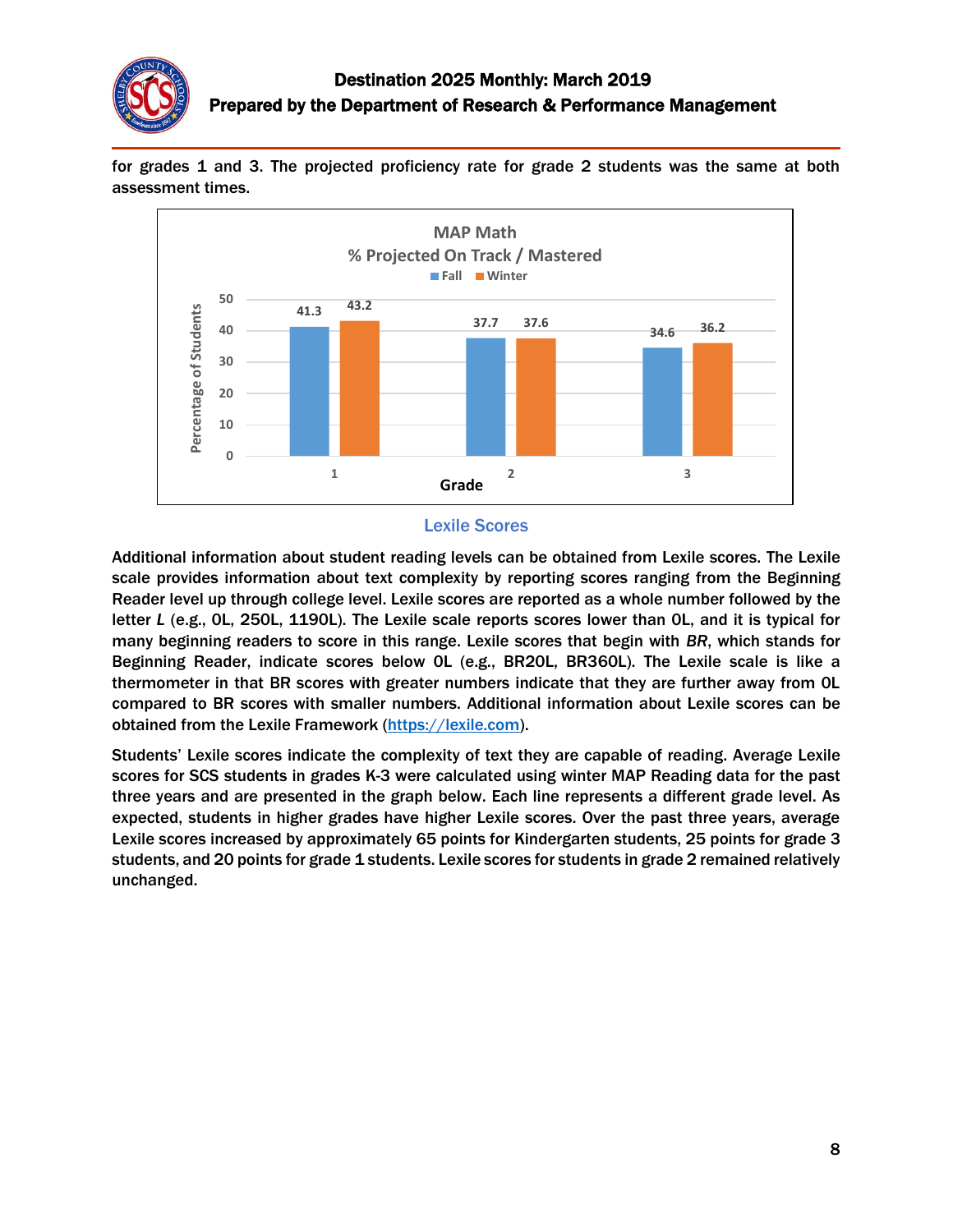



To better understand the reading levels of SCS students, the scores above were compared with additional information provided by the Lexile Framework that is related to college and career readiness. For each grade level from Kindergarten through grade 12, the Lexile Framework provides a Lexile range to describe the complexity of texts students should be reading at each grade level to be college and career ready (CCR) by the end of twelfth grade. The graph below shows where SCS students' Lexile scores from above compare to the recommended Lexile ranges.

The graph is divided into four sections, each representing data for an individual grade. The left-most column contains data for Kindergarten students. The blue, orange, and purple dots show the average Lexile score for SCS Kindergarten students over the past three years. (These data points are also represented by the blue line in the graph above.) The yellow box shows the Lexile range that corresponds to the recommended text complexity Kindergarten students should be reading during the Kindergarten year to be prepared for college and career at the end of grade 12. The CCR Lexile range for Kindergarten is from BR40L to 230L. As can be seen on the graph, the average Lexile scores of SCS Kindergarten students are below the recommended CCR Lexile range. Analyses revealed that this year 10% of District Kindergarten students have Lexile scores that are in or above the Kindergarten CCR Lexile range (i.e., Lexile scores of BR40L or greater).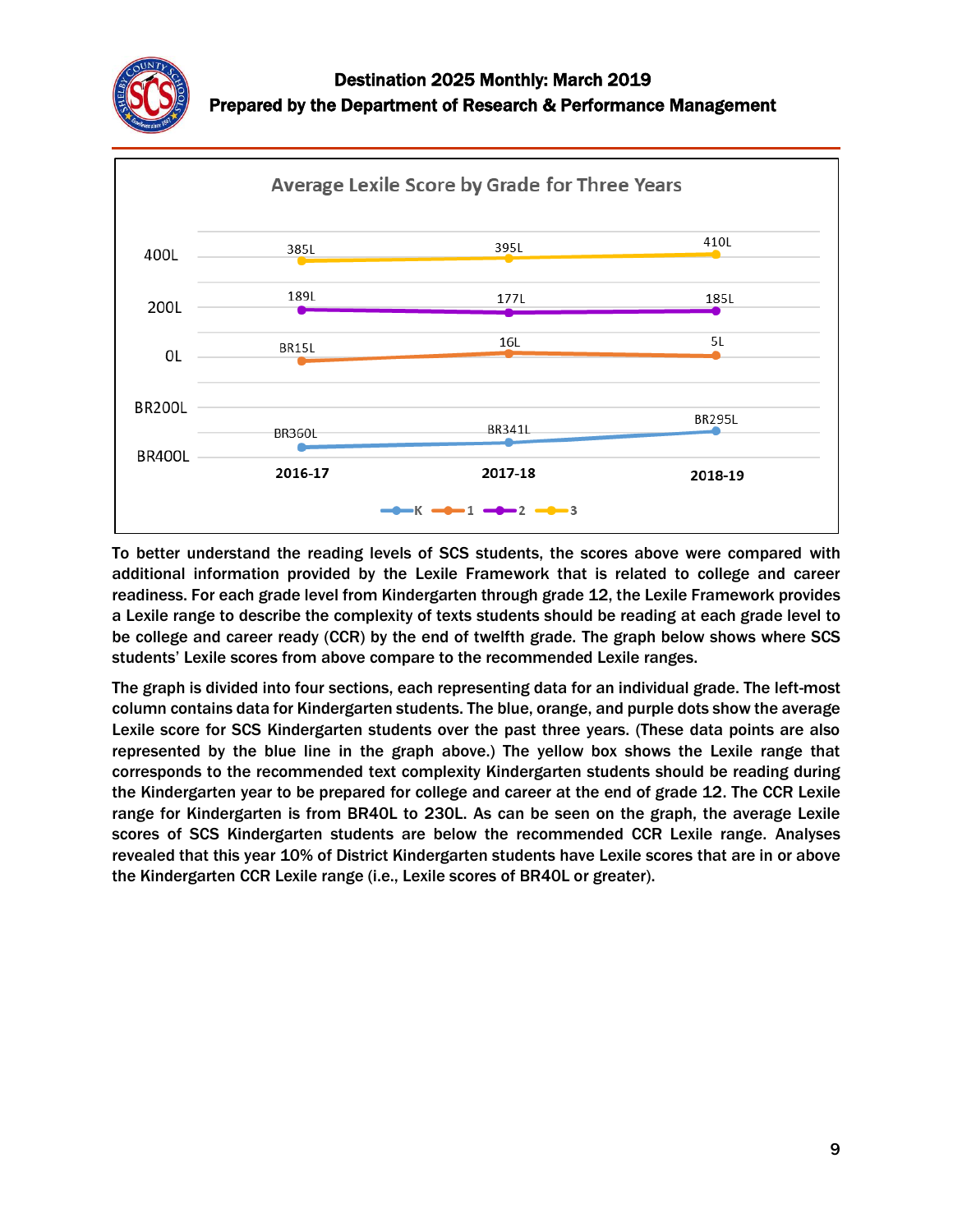



The remaining three columns in the graph display the data for grades 1, 2, and 3, respectively. The pattern found in the Kindergarten analysis remains the same. For all grade levels, the average Lexile score for SCS students is below the recommended CCR Lexile range, although the difference is not as great as in Kindergarten. The CCR Lexile range for first grade is from 190L to 530L. District data show that 23% of students in grade 1 had a Lexile score of 190L or higher this year. In second grade, the CCR Lexile range is 420L to 650L. Twenty-seven percent (27%) of SCS students in grade 2 had a Lexile score of 420L or higher. For third grade, the CCR Lexile range is from 520L to 820L; 42% of SCS grade 3 students' Lexile scores were 520L or higher this year.

Overall, Lexile scores are moving in the right direction for K-3 students in the District. In grades 1 and 2, the percentage of students who are reading within the college- and career-ready Lexile range approximates the percentage of students projected to be On Track or Mastered on TNReady (both in the low to mid-20s for both grade levels). However, for grade 3, the difference in these two percentages is much larger. Forty-two percent (42%) of grade 3 students have Lexile scores within the college- and career-ready reading range, but only 22% are projected to be On Track or Mastered on TNReady. Further analysis of the MAP Reading data reveals that the lowest Lexile score for grade 3 students projected to be On Track or Mastered on TNReady is 725L, which is on the upper end of the college- and career-ready range. Thus, there are several SCS grade 3 students who have Lexile